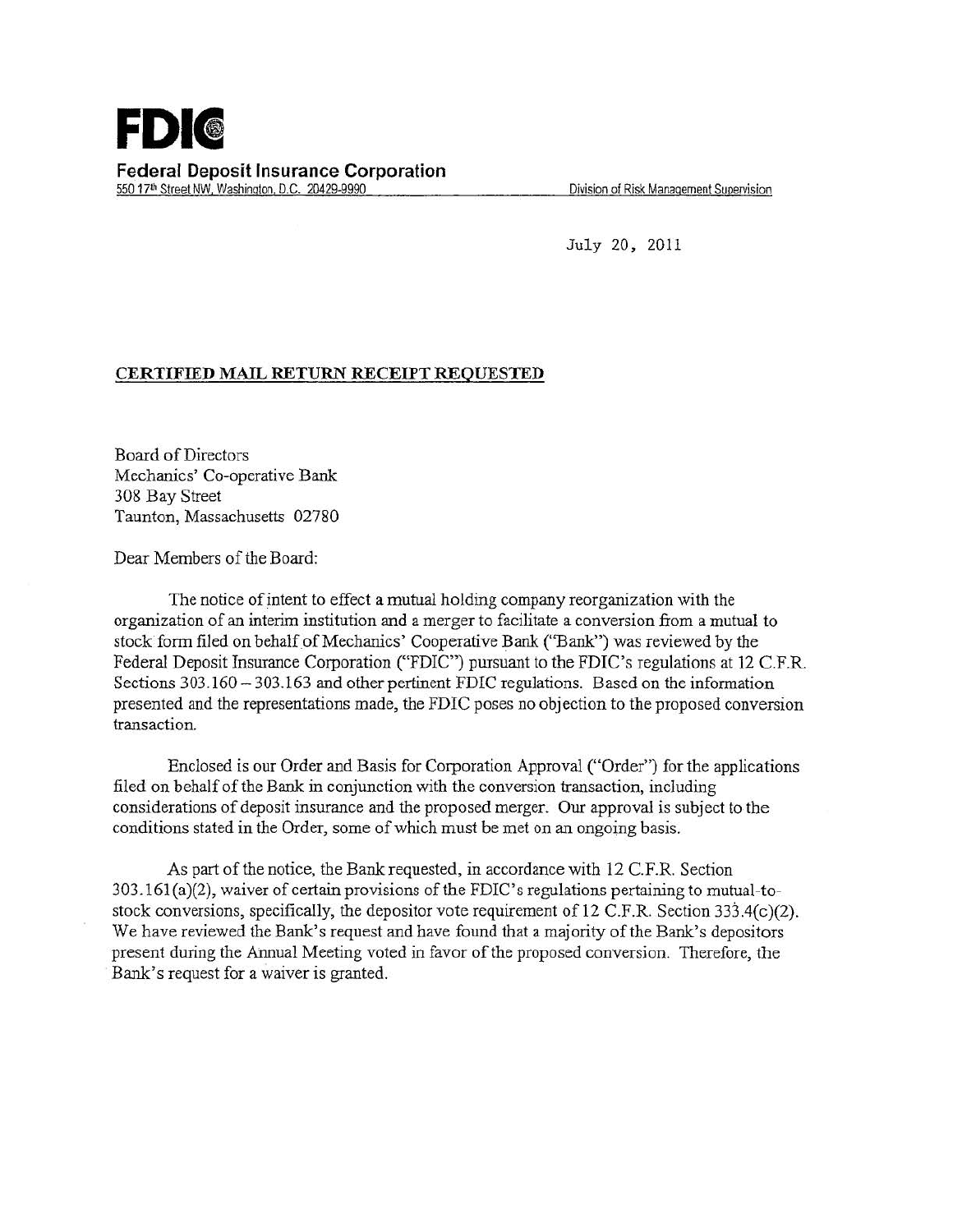Board of Directors Mechanics' Co-operative Bank Page2

Please notify the Boston Area Office in writing when the proposed transaction has been consummated. If an extension of the time limit included in the Order is required, a letter requesting a specific extension of the limitation, and the reasons for the extension, should be submitted to the Boston Area Office.

Sincerely,

## IS/

Chris'topher J. Spoth Senior Deputy Director

Enclosure

cc: Matthew D. Hanaghan Nutter McClennen & Fish LLP Seaport West 155 Seaport Boulevard Boston, Massachusetts 02210-2604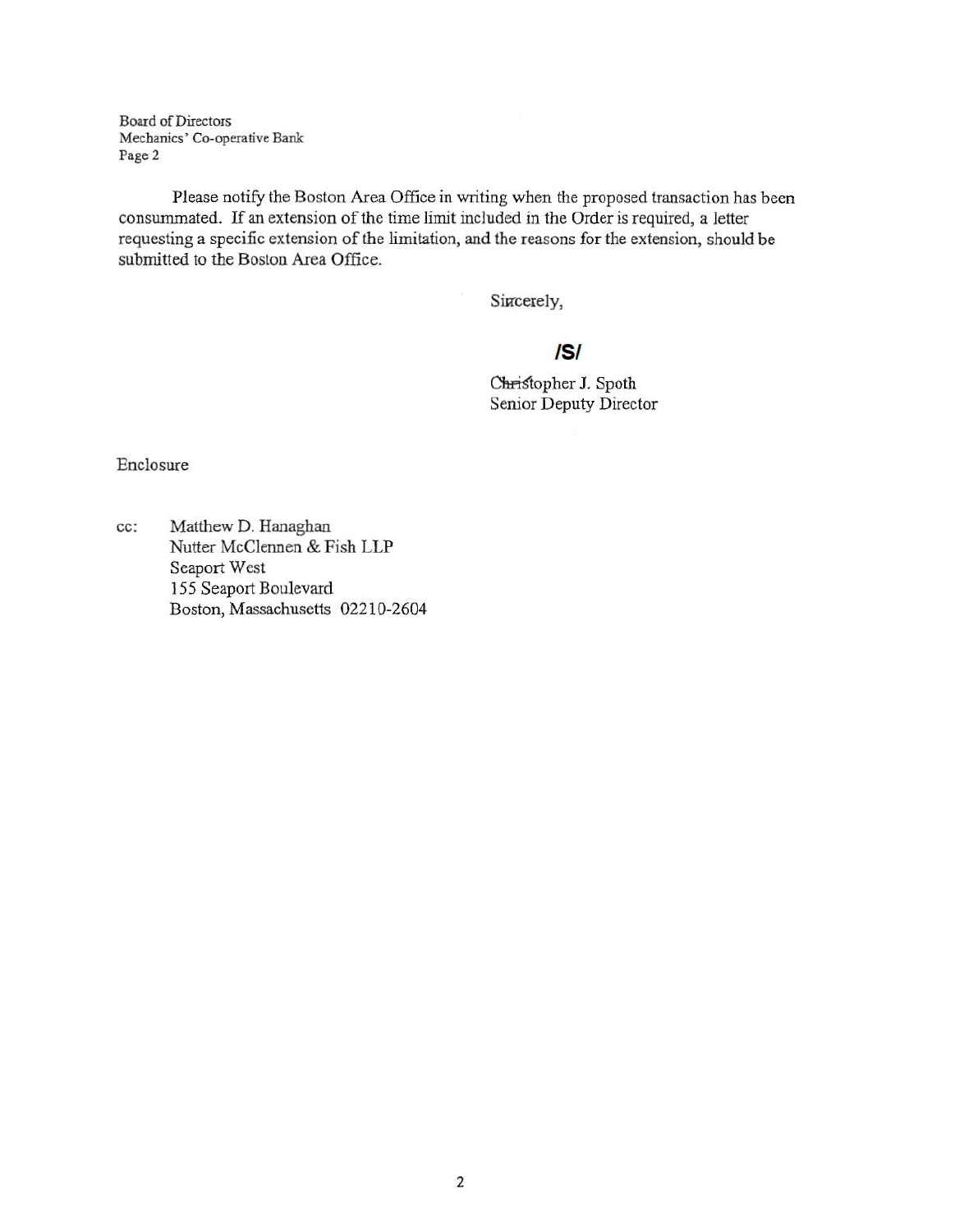## FEDERAL DEPOSIT INSURANCE CORPORATION

Mechanics' Co-operative Bank Taunton, Bristol County, Massachusetts

Application for Federal Deposit Insurance and Consent to Merge

## ORDER AND BASIS FOR CORPORATION APPROVAL

Pursuant to Section 18(c) and other provisions of the Federal Deposit Insurance (FDI) Act, an application has been filed on behalf of Mechanic 's Cooperative Bank, Taunton, Massachusetts (Mutual Institution), currently a state-chartered, mutually-owned Deposit Insurance Fund (DIF) member with total resources of \$375,798,000 and total deposits of \$318,094,000 as of December 31, 2010, for the FDIC's consent to merge with Mechanics Cooperative Interim Subsidiary Bank, Taunton, Massachusetts, a proposed new interim, state-chartered stock cooperative bank. In addition, applications have been filed for Federal deposit insurance pursuant to section *5* of the FDI Act for an interim Massachusetts-chartered mutual cooperative bank (a *de novo* mutual cooperative bank to be subsequently organized into a mutual holding company) and Mechanics Cooperative Interim Subsidiary Bank.

The transaction is to effect the Mutual Institution's plan of reorganization which, solely to facilitate such undertaking, provides for:

- Mutual Institution to organize a new *de novo* interim Massachusetts-chartered mutual cooperative bank, and subsequently reorganize into a Massachusetts mutual holding company under Massachusetts law to be known as Mechanics Bancorp, MHC.
- Mechanics Bancorp, MHC will establish a new, wholly-owned Massachusetts-chartered stock cooperative bank to be known as Mechanics Cooperative Interim Subsidiary Bank (Subsidiary Bank).
- Mechanics Bancorp, MHC will immediately thereafter establish a Massachusettschartered stock corporation to be known as Mechanics Bancorp, Inc.
- Mutual Institution will merge into Subsidiary Bank, with Subsidiary Bank as the legally surviving entity under the name of Mechanics Cooperative Bank (Resultant Bank).
- Mechanics Bancorp, MHC will immediately thereafter contribute 100% of the shares of the Mechanics Cooperative Bank to Mechanics Bancorp, Inc.

Upon consummation of the reorganization, the deposits of the Resultant Bank will continue to be insured under the DIF. On the effective date of the reorganization, Mechanics Cooperative Bank will be a stock bank that is wholly-owned by Mechanics Bancorp, Inc., which will be whollyowned by Mechanics Bancorp, MHC. Applications for the establishment of Mechanics Bancorp, MHC and Mechanics Bancorp, Inc. have been approved by the Board of Governors of the Federal Reserve System. Also, the Commonwealth of Massachusetts has granted Mechanics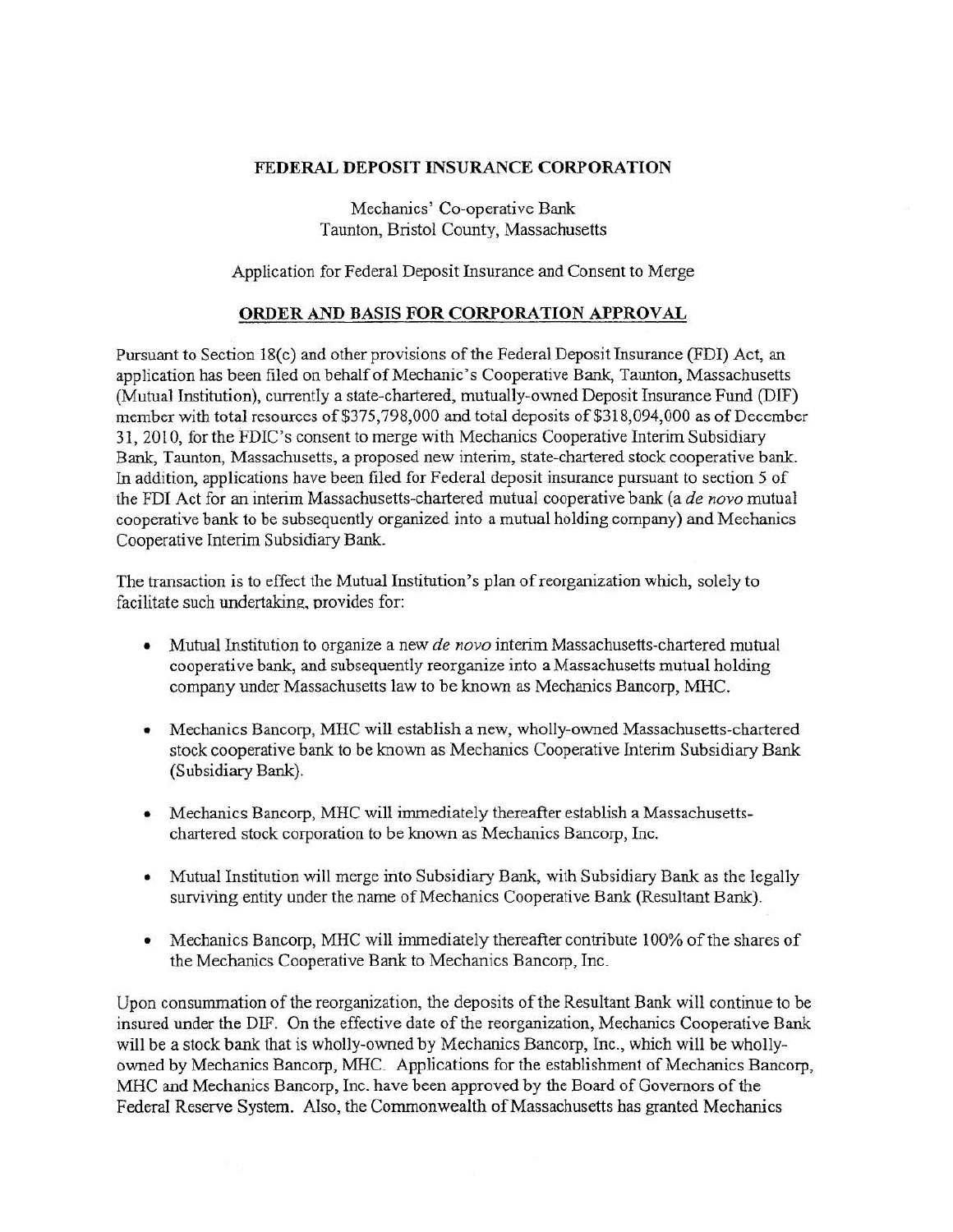Cooperative Bank the authority to conduct a banking business and approved the establishment and operation of a stock savings bank. Following consummation of the merger, Mechanics Cooperative Bank will operate the same banking business, with the same management, at the same locations now being served by the Mutual Institution. The proposed transaction will not alter the competitive structure of banking in the market served by the Mutual Institution. Mechanics Cooperative Bank's main office will continue to be located at 308 Bay Street, Taunton, Massachusetts.

Notice of the proposed transaction, in a form approved by the FDIC, has been published pursuant to the FDI Act. A review of available information, including the Community Reinvestment Act (CRA) Statement of the proponent, disclosed no inconsistencies with the purposes of the CRA. Mechanics Cooperative Bank is expected to continue to meet the credit needs of its entire community, consistent with the safe and sound operation of the institution.

In connection with the merger application, the FDIC has taken into consideration the financial and managerial resources, the future prospects of the proponent banks and the Resultant Bank, the convenience and needs of the community to be served, and the competitive effect of the proposed transaction. The FDIC has also taken into consideration the effectiveness of the insured depository institutions involved in the proposed merger transaction in combating moneylaundering activities.

In addition, the FDIC has fully considered all available facts and information relevant to the factors of Section 6 of the FDI Act relating to the applications for Federal deposit insurance for the interim Massachusetts-chartered mutual cooperative bank and Mechanics Cooperative Interim Subsidiary Bank.

Having found favorably on all statutory factors, it is the FDIC's judgment that the applications for Consent to Merge and for Federal deposit insurance should be and are hereby approved, subject to the following conditions, some of which are continuing in nature:

- 1. That, except for the proposed transfer of stock to Mechanics Bancorp, MHC and the contribution of that stock by Mechanics Bancorp, MHC to Mechanics Bancorp, Inc., no shares of the stock of Mechanics Cooperative Bank shall be sold, transferred or otherwise disposed of, to any person (including any Employee Stock Ownership Plan) unless prior notice is provided to, and non-objection is received from, the appropriate FDIC Regional Director;
- 2. That, prior to a sale, transfer or other disposition of any shares of Mechanics Bancorp, Inc. by Mechanics Bancorp, MHC, to any person (including any Employee Stock Ownership Plan) or a conversion of Mechanics Bancorp, MHC, to stock form, Mechanics Cooperative Bank will provide written notification to the FDIC and provide the FDIC · with copies of all documents filed with the state and Federal banking and/or securities regulators in connection with any sale, transfer, disposition or conversion;
- 3. That, should any shares of stock of Mechanics Cooperative Bank or Mechanics Bancorp, Inc. be issued to persons other than Mechanics Bancorp, MHC, any dividends waived by